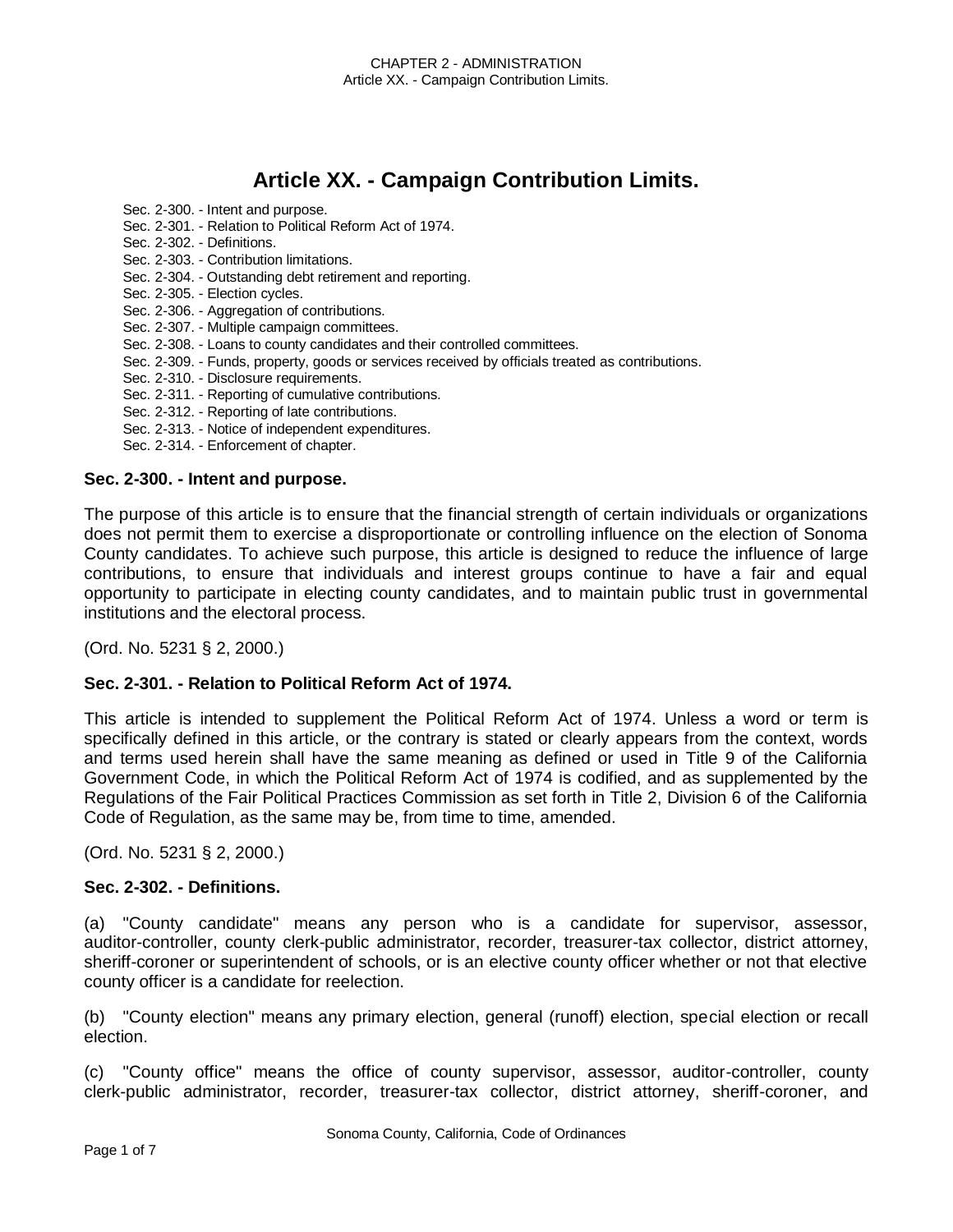superintendent of schools.

(d) "Election cycle" means the applicable period as set forth in Section 2-305 of this article.

(e) "Elective county officer" means any person who is a member of the board of supervisors, or is the assessor, auditor-controller, county clerk-public administrator, recorder, treasurer-tax collector, district attorney, sheriff-coroner, or superintendent of schools, whether appointed or elected.

(f) "Indebted former candidate" means a person, other than an elective county officer, who was a candidate for a county office at any county election and who has campaign debt remaining from such election after expiration of the election cycle for the county office for which he or she was a candidate.

(g) "Person" means an individual, proprietorship, firm, partnership, joint venture, syndicate, business trust, company, corporation, limited liability company, association, committee, and any other organization or group of persons acting in concert.

(Ord. No. 5231 § 2, 2000.)

#### **Sec. 2-303. - Contribution limitations.**

(a) County Candidates. Except as otherwise provided in this section, no person shall make, and no county candidate or treasurer of any controlled committee of any county candidate shall solicit or accept, any contributions which would cause the total amount contributed by such person to such candidate or to his or her controlled committee, to exceed two thousand five hundred dollars (\$2,500.00) during any election cycle for any county office. No contributions shall be accepted by any candidate before the beginning of the election cycle related to the election for which the person is a candidate. Contributions accepted for campaign expenses and for officeholder expenses shall be aggregated for purposes of the limitation set forth in this section.

(b) Elective County Officers With Outstanding Debt From Prior Election. No person shall make, and no elective county officer, or treasurer of any controlled committee of any elective county officer, shall solicit or accept, any contributions for the purpose of retiring outstanding debt from a prior county election which would cause the total amount contributed by such person to such elective county officer or to his or her controlled committee, to exceed two thousand five hundred dollars (\$2,500.00) for the election in which the outstanding debt was incurred, regardless of when the contribution(s) is made or received. This restriction shall not apply to indebted former candidates who are not elective county officers.

(c) Recall Elections. The contribution limitations set forth in Section 2-303(a) shall also apply to any committee which collects contributions for the purpose of making expenditures in support of or opposition to the recall of an elective county officer, and to contributions received by such elective county officer, during a recall election cycle as defined in Section 2-305 of this article.

(d) Candidate's Personal Funds. The provisions of this section shall not apply to a county candidate's contribution of his or her personal funds to his or her own controlled committee. Contributions by the spouse of a county candidate from such spouse's separate property shall be subject to the contribution limitations set forth in Section 2-303(a).

(e) Special Circumstances Permitting Increased Contribution Limits. In any election cycle where independent expenditures totaling more than ten thousand dollars (\$10,000.00) are made to support or oppose any candidate for county office, the two thousand five hundred dollars (\$2,500.00) limit imposed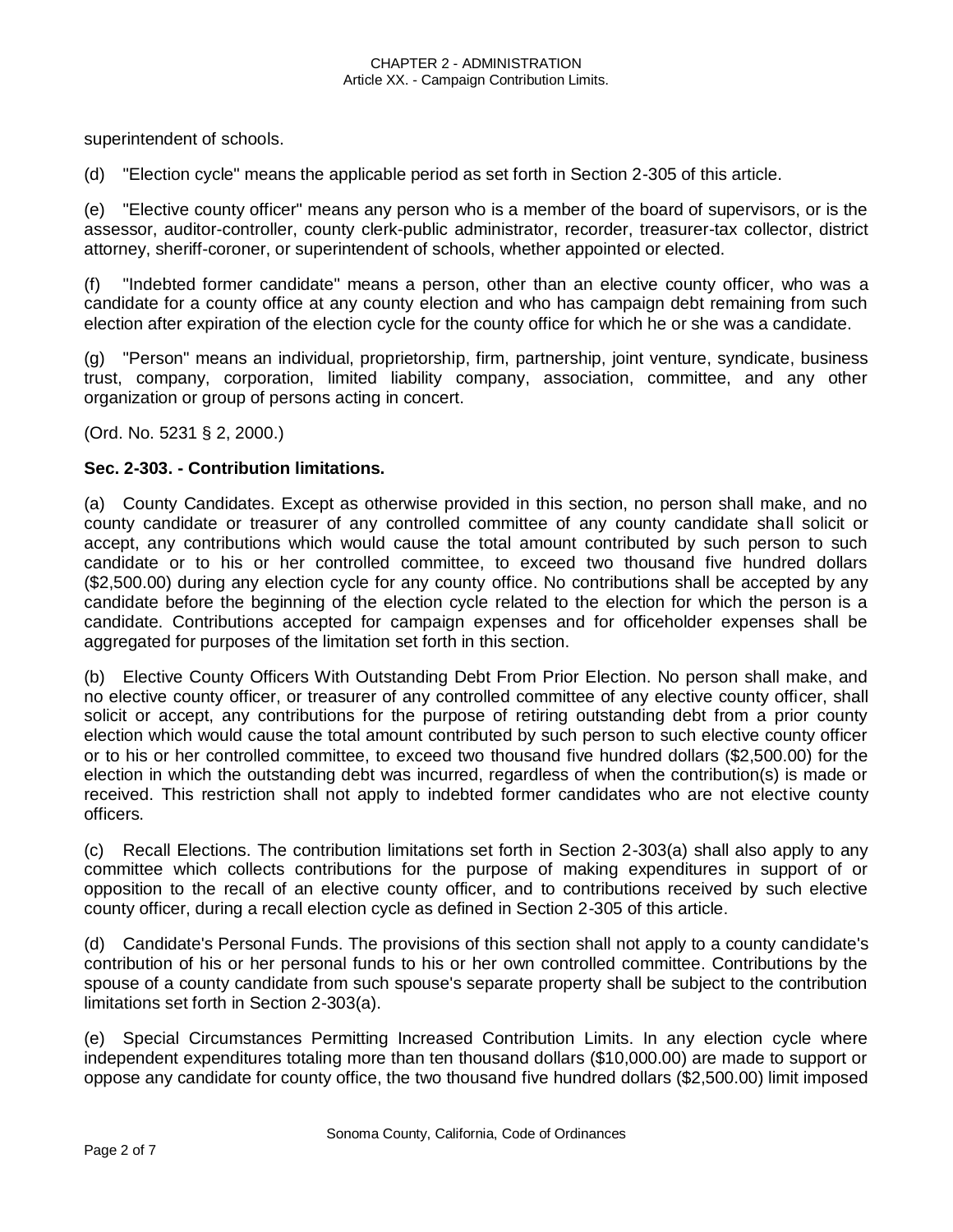by this section shall be increased to five thousand dollars (\$5,000.00) for all candidates running for the same seat. In such an instance, no person shall make, and no county candidate, elective county officer or treasurer of any controlled committee of any county candidate or elective county officer shall solicit or accept, any contributions which would cause the total amount contributed by such person to such candidate or to his or her controlled committee, to exceed five thousand dollars (\$5,000.00).

(f) Escalator. Contribution limits shall be increased by five percent (5%) biannually with the first escalation to take place on January 1, 2011.

(Ord. No. 5798 § 2, 2008: Ord. No. 5231 § 2, 2000.)

## **Sec. 2-304. - Outstanding debt retirement and reporting.**

(a) Any elective county officer or indebted former candidate, or any controlled committee of any such officer or candidate, accepting any contribution(s) for the purpose of retiring outstanding debt from a prior county election and required by state law to report such contributions on Schedule A of Fair Political Practices Commission Form 460 or any successor form thereto, shall, at the time required for the reporting of such contributions on Schedule A and in addition to any other reporting requirements under state law, clearly designate on said Schedule A which contributions were received for the purpose of retiring outstanding debt and for which prior county election such contributions were received.

(b) Any contribution accepted for the purpose of retiring outstanding debt from a prior county election shall be applied to reduce or retire said outstanding debt in the same reporting period in which such contribution was accepted. The application of any contribution to retire outstanding debt from a prior county election (i.e., repayment of outstanding loans and payment of accrued expenses) shall be itemized and identified on the appropriate schedules and on the Summary Page of Form 460, or any successor form thereto, provided by the Fair Political Practices Commission.

(c) No elective county officer or indebted former candidate, or any controlled committee of any such officer or candidate, shall use any contributions received for the purpose of retiring outstanding debt from a prior county election for any purpose other than for the retirement of outstanding debt remaining from the prior county election for which such contribution was received.

(Ord. No. 5231 § 2, 2000.)

## **Sec. 2-305. - Election cycles.**

(a) Primary Elections. For purposes of any primary election for any county office, the term "election cycle" as used in this article shall mean the period commencing on the day after a primary election for such county office, and ending on the day of the next primary election for the same county office. In the event there is a runoff election, the primary "election cycle" for the next primary election shall commence on the day after the runoff election and end on the day of the next primary election for the same county office. Notwithstanding the preceding sentences, following a special election for any county office, the "election cycle" for the next primary election for said county office shall commence on the day following said special election and shall end on the day of the next primary election for the same county office.

(b) General (Runoff) Elections. For purposes of any runoff election for any county office, the term "election cycle" as used in this article shall mean the period commencing on the day after the primary election for such county office and ending on the day of the runoff election.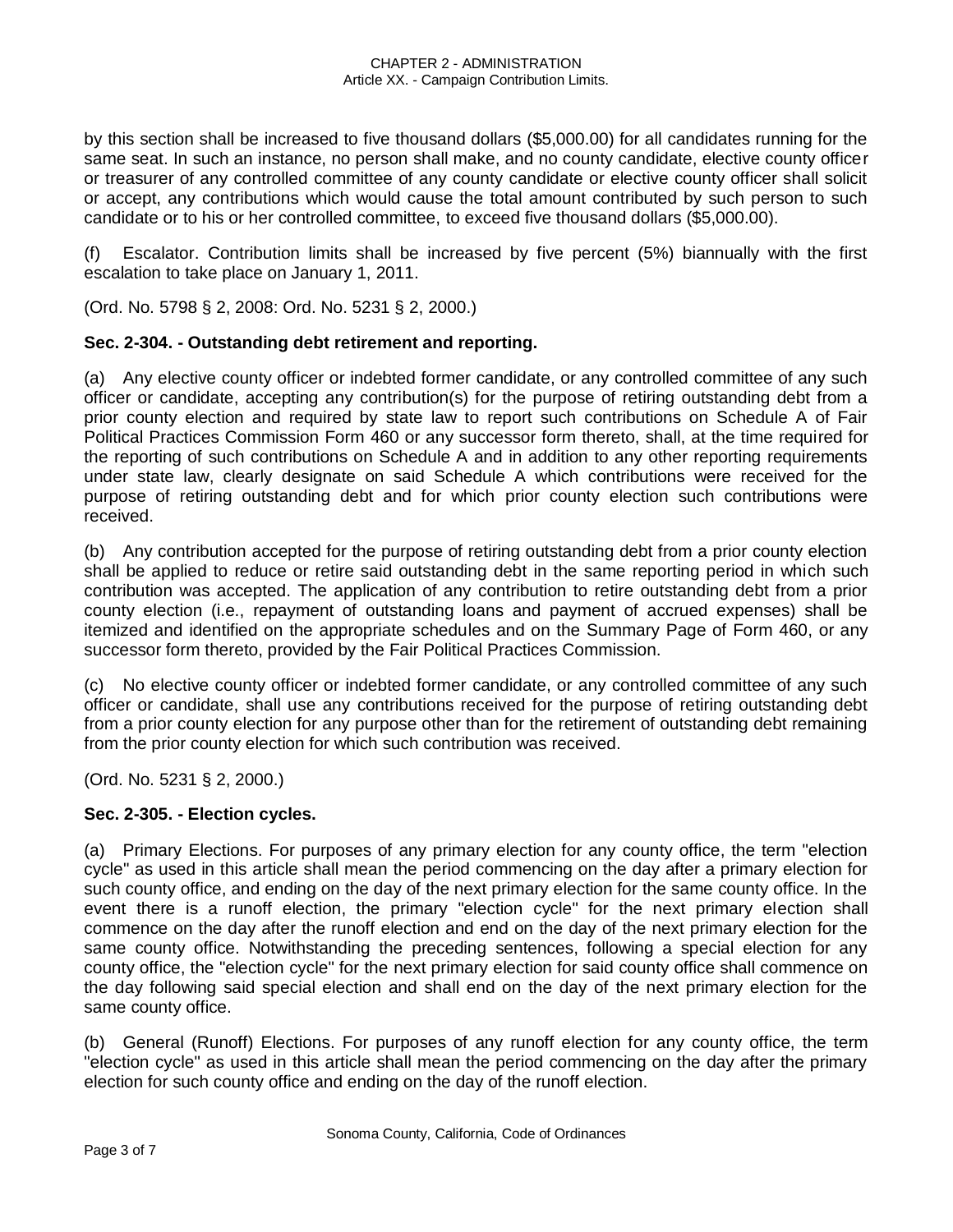(c) Special Elections. For purposes of any special election for any county office, the term "election cycle" as used in this article shall mean the period commencing on the date a special election is called by the board of supervisors and ending on the day of the special election.

(d) Recall Elections. For purposes of any recall election of any elective county officer, the term "election cycle" as used in this article shall mean the period commencing on either the date a committee is formed pursuant to the Political Reform Act in support of a recall election or the date the county registrar of voters approves a recall petition for circulation and gathering of signatures, whichever occurs earlier, and ending on the day the first of the following events occur:

(1) The time provided by law for the gathering of signatures on recall petitions expires without sufficient recall petition signatures having been filed with the county registrar of voters to require a recall election;

(2) All committees formed in support of the recall have been terminated pursuant to the provisions of the Political Reform Act;

(3) The date the recall election is held.

(Ord. No. 5231 § 2, 2000.)

#### **Sec. 2-306. - Aggregation of contributions.**

For purposes of the contribution limitations contained in this article, the following provisions shall apply:

(a) All contributions made by a sponsored committee to a county candidate or to an elective county officer (or to a committee controlled by such candidate or officer) shall be combined with those contributions made during the same election cycle by the sponsor(s) of the committee. Consistent with the definition and use of the terms "sponsored committee" and "sponsor" in the Political Reform Act, the term "sponsor" shall not include individuals.

(b) Contributions received from the following combinations of individuals and entities must be aggregated to determine the cumulative amount of contributions received from a contributor:

(1) Contributions from an individual who makes contributions from personal funds and who also has sole authority to direct and control contributions made from other funds;

(2) Contributions from business entities in a parent-subsidiary relationship and business entities with the same controlling owner (more than fifty percent (50%)), unless the entities act completely independently in their decisions to make contributions;

(3) Contributions from any number of entities or committees if the same person or a majority of the same persons in fact directs and controls the contributions each entity makes. This subdivision shall not apply to treasurers of committees if these treasurers do not participate in or control in any way a decision on whether the candidate or candidates received contributions.

(c) Contributions by a married person shall be treated as the separate contributions of such person and shall not be aggregated with any contributions of the spouse of such person.

(d) Contributions by children under eighteen (18) years of age shall be treated as contributions by their parent(s) or legal guardian(s), one-half to each parent or guardian unless only one (1)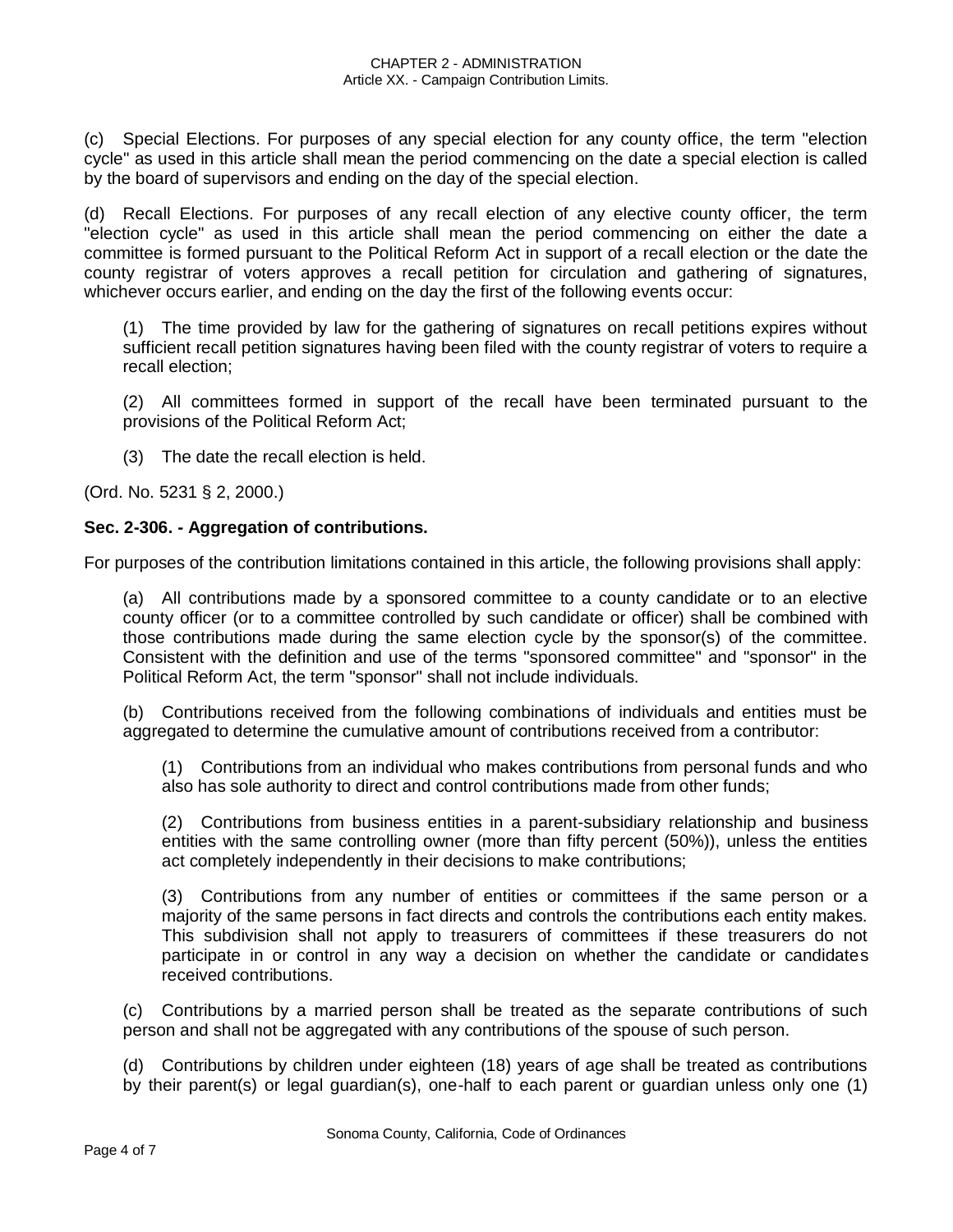parent or guardian has legal custody of such child in which event any such contributions shall be attributed solely to the custodial parent.

(Ord. No. 5231 § 2, 2000.)

#### **Sec. 2-307. - Multiple campaign committees.**

(a) A county candidate shall have no more than one (1) controlled committee for each county office for which such individual is a candidate or is an elective county officer and such controlled committee shall have only one (1) bank account out of which all qualified campaign and officeholder expenses related to that county office shall be made.

(b) This section does not prevent a county candidate or an elective county officer from establishing another controlled committee solely for the purpose of running for a state, federal, city or other elective county office, or for opposing his or her recall.

(Ord. No. 5231 § 2, 2000.)

#### **Sec. 2-308. - Loans to county candidates and their controlled committees.**

(a) A loan shall be considered a contribution from the maker and the guarantor of the loan and shall be subject to the contribution limitations of this article.

(b) The proceeds of a loan made to a county candidate by a commercial lending institution in the regular course of business on the same terms available to members of the public shall not be subject to the contribution limitations of this article if the loan is made directly to the candidate. The guarantors of such a loan shall remain subject to the contribution limits of this article.

(c) Extensions of credit (other than loans pursuant to Section 2-308(b)) for a period of more than thirty (30) days are subject to the contribution limitations of this article.

(d) This section shall apply only to loans and extensions of credit used or intended for use for campaign purposes or which are otherwise connected with the holding of public office.

(Ord. No. 5231 § 2, 2000.)

#### **Sec. 2-309. - Funds, property, goods or services received by officials treated as contributions.**

Any funds, property, goods or services, other than government funds, received by elective county officers which are used, or intended by the donor or by the recipient to be used, for expenses (including legal expenses) related to holding public office, shall be considered campaign contributions and shall be subject to the contribution limitation of Section 2-303. Reimbursement for travel expenses related to holding public office shall be excluded from the provisions of this section.

(Ord. No. 5231 § 2, 2000.)

#### **Sec. 2-310. - Disclosure requirements.**

(a) Disclosure of name, address, and occupation and employer of contributor. If either the name, address, occupation and employer of an individual contributor (or if such individual is self-employed, the name of the business, if any, under which the individual is operating) is not on file in the records of the recipient of the contribution by the end of the reporting period in which the contribution was accepted,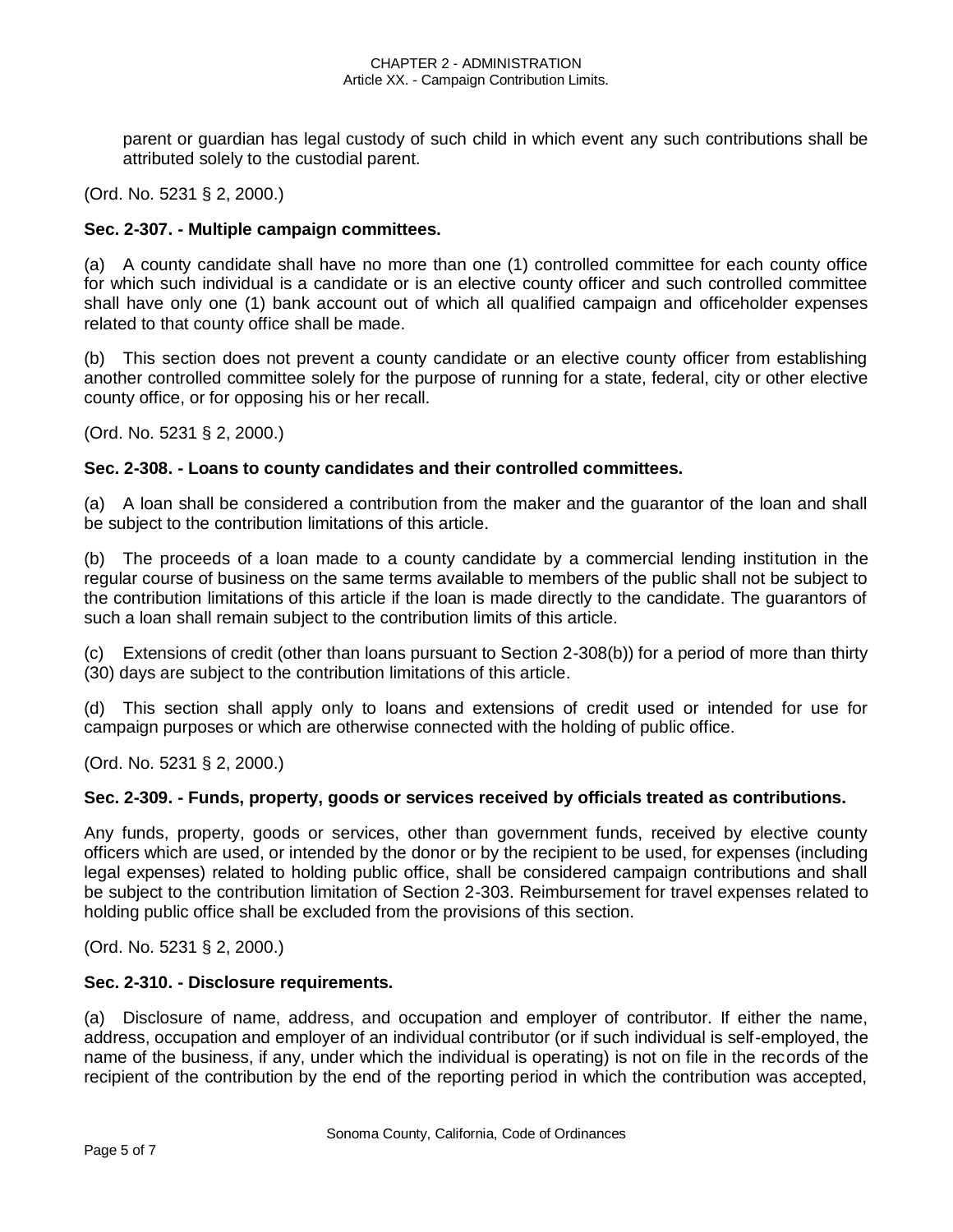the contribution shall then be returned to the individual, or to the county's general fund, by the end of that reporting period. Notwithstanding the above, if a contribution does not designate the requisite information, the candidate or the candidate's committee may hold the contribution without returning it or depositing it into a campaign account for a period of up to fourteen (14) days while the requisite information is obtained. The required information shall be reported on Schedule A of Form 460, or any successor form thereto, as prepared by the Fair Political Practices Commission. Both the receipt and return of any such contribution shall be disclosed on the appropriate schedules of Form 460, or any successor form thereto, as prepared by the Fair Political Practices Commission.

(b) Disclosure of Major Contributors. Any mailing financially supported by an independent expenditure committee shall indicate on the envelope containing the mailing, and on the mailing itself, the name of the committee, and the names of the top three financial contributors to the committee at the time the mailing is being prepared. This required disclosure shall be in substantially the following form: "This information is provided by [Name of Independent Expenditure Committee] and has been supported by [names of top three contributors]."

(Ord. No. 5798 § 2, 2008: Ord. No. 5231 § 2, 2000.)

## **Sec. 2-311. - Reporting of cumulative contributions.**

Contributions received from any contributor during a reporting period which have a cumulative total of one hundred dollars (\$100.00) or more when added to all other contributions received from such contributor during the same election cycle shall be itemized and reported, both as to individual contribution amounts received during the reporting period and the total cumulative amount received during the election cycle. Such amounts shall be reported on Schedule A of Form 460 or any successor form thereto, as prepared by the Fair Political Practices Commission, if the candidate or controlled committee is required to use such form, or shall be reported on a separate schedule appended to the required campaign statement. The term election cycle as used in this section shall mean the period described in Section 2-305.

(Ord. No. 5231 § 2, 2000.)

## **Sec. 2-312. - Reporting of late contributions.**

Any contribution(s) of five hundred dollars (\$500.00) or more, including contributions aggregated pursuant to Section 2-306, that are made to or received by a county candidate, his or her controlled committee or a committee formed or existing primarily to support or oppose a county candidate, shall be reported within twenty-four (24) hours if the contribution(s) were made or received before the date of the election at which the county candidate is to be voted on, but after the closing date of the last campaign statement required to be filed before the election.

(Ord. No. 5231 § 2, 2000.)

#### **Sec. 2-313. - Notice of independent expenditures.**

Any person who makes independent expenditures in support of or in opposition to any county candidate, which accumulate to one thousand dollars (\$1,000.00) or more during an election cycle shall notify the county registrar of voters and all candidates running for the same seat, by telegram, facsimile, or by any other electronic means accepted by the county registrar of voters, within twenty-four (24) hours each time such an expenditure is made.